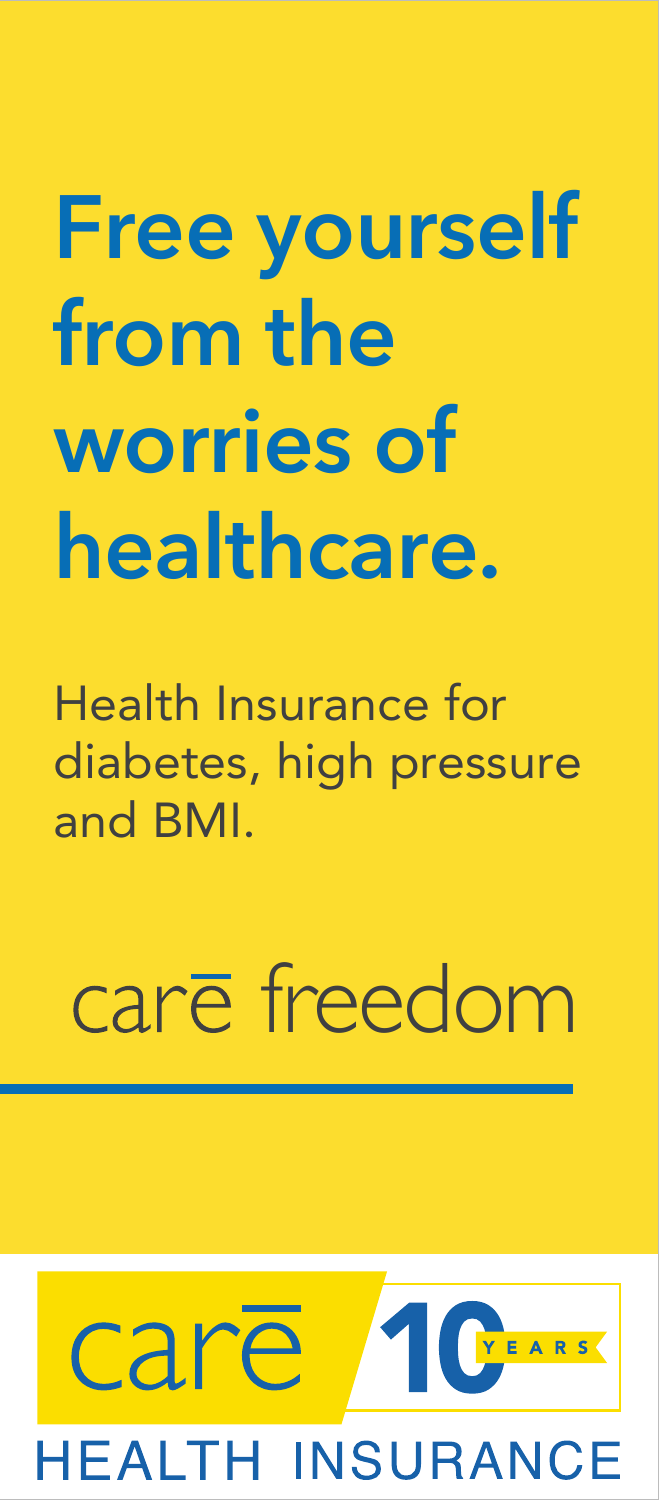#### care freedom

Presenting the freedom to get Health Insurance Coverage without worrying about your current health status. This plan of Care Freedom offers you the liberty to lead the life of your choice and stay worry-free, always. Under this plan, you get

- Freedom to get health insurance cover without any hassles
- Freedom of quality treatment at leading network hospitals
- Freedom to choose optional coverage

#### **KEY BENEFITS**

- Only 2 year wait period in case of Pre-existing Diseases
- Annual health check-up for all insured members covered as adults
- Automatic recharge of base sum insured if claim amount exhausts your coverage limit
- Ease of cashless treatment & settlement of claims directly by the company
- Life-long Renewability
- Tax benefit on premium paid, u/s 80D of Income Tax Act 1961\*

#### **THE FREEDOM TO BE COVEREDIN-PATIENT CARE (HOSPITALISATION MORE THAN 24 HOURS)**

If you are admitted to a hospital for in-patient care, for a minimum period of 24 consecutive hours, we cover for your treatment expenses - right from room charges, nursing expenses and intensive care unit charges to surgeon's fee, doctor's fee, anaesthesia, blood, oxygen, operation theatre charges, etc.

#### **DAY CARE TREATMENT (HOSPITALISATION LESS THAN 24 HOURS)**

We also pay for your medical expenses if you undergo any of the specified day care treatments at a hospital or a Day Care Centre - we cover more than 170 day care treatments.

#### **PRE-HOSPITALISATION**

Examination, tests and medication - Sometimes the procedures that finally lead you to hospital, such as investigative tests and medication, can be quite financially draining. We cover the medical expenses incurred by you before your hospitalisation as well.

\*Tax Benefits under the policy will be as per the prevailing Income Tax laws and are subject to amendments from time to time. For tax related queries, contact your independent tax advisor.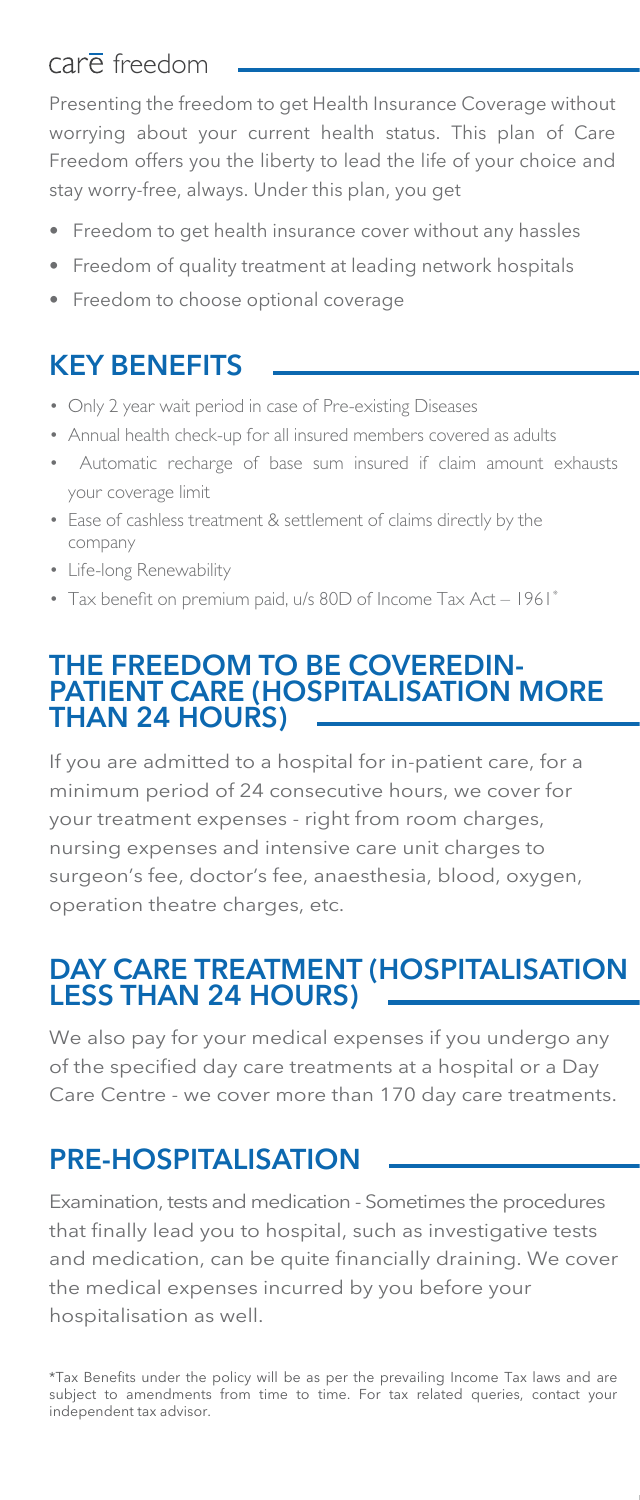#### **POST-HOSPITALISATION**

Back home and till you are back on your feet - The expenses don't end once you are discharged. There are bound to be follow-up visits to your medical practitioner, medication that is required and sometimes even further confirmatory tests. We also cover the medical expenses incurred by you after your hospitalisation and is valid till 30 consecutive days beyond the Policy End Date.

### **AMBULANCE COVER**

Getting to the hospital - It is our utmost concern that you get the medical attention you require as soon as possible in an emergency. We will reimburse you for expenses that you incur on an ambulance service offered by the hospital or any ambulance service provider, in an emergency situation.

#### **DOMICILIARY HOSPITALISATION**

Despite suffering from an illness/disease/injury (which would normally require care and treatment at a hospital), hospitalisation may not be possible - perhaps your state of health is such that you are in no condition to be moved to a hospital, or a room may not be available. Don't worry, we understand that and are happy to let you know that under 'Domiciliary Hospitalisation', we will reimburse the medical expenses incurred by you during your treatment at home, as long as it involves medical treatment for a period exceeding 3 consecutive days and had actually merited hospitalisation.

#### **CONSUMABLE ALLOWANCE**

It all adds up! A trip to a hospital involves more than just using the doctor's services and hospital facilities. You are bound to incur numerous 'non-medical' expenses such as consumables, transportation, attendant's cost and other daily expenses that you may not be able to even foresee. To meet these expenses, we pay 'Consumable Allowance' - Max. 7 days per Hospitalization covered after 3 days.

#### **RECHARGE OF SUM INSURED**

A refill is always welcome! Get automatic recharge of base Sum Insured if claim amount exhausts your coverage limit. The recharged Sum Insured can be used by other insured members under the same policy for any future claim. The claimant can also use the recharged Sum Insured for any future claim, not related to the ailment already claimed during the same year.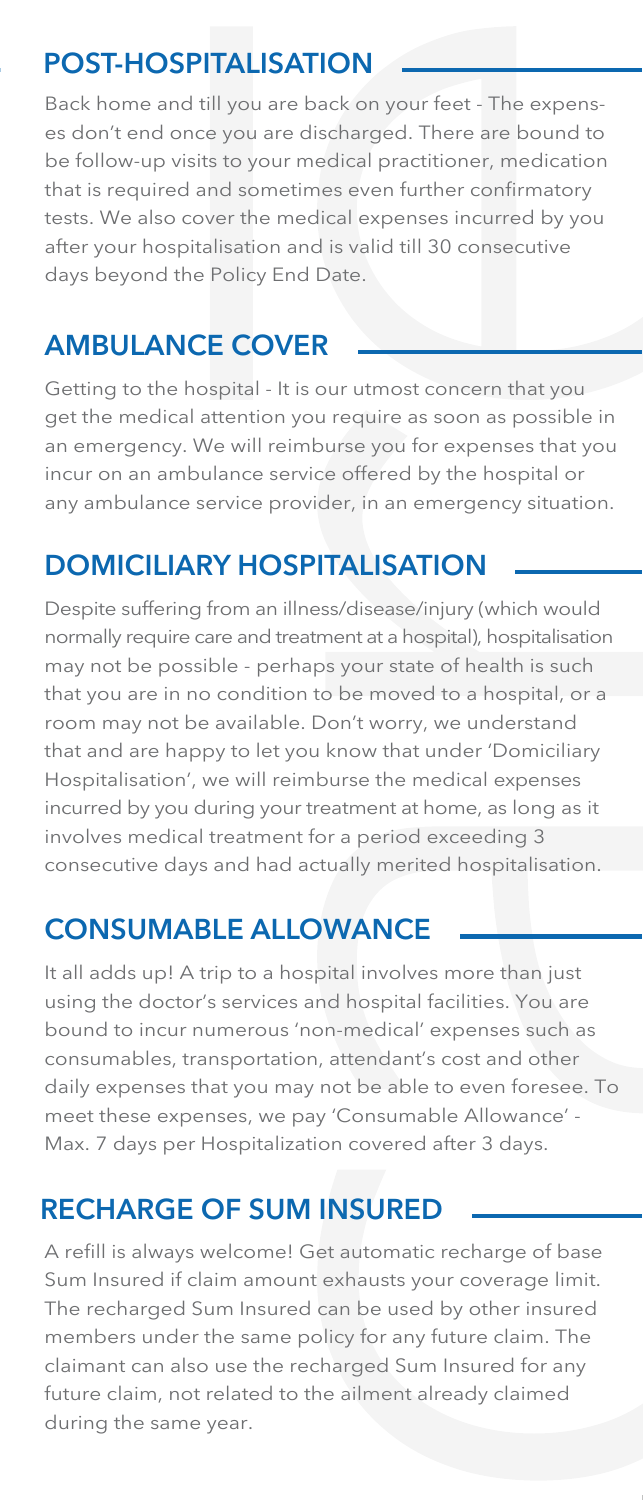#### **HEALTH CHECK-UP**

Under this plan, you get Annual health check-up for all insured members, covered as adults, regardless of claims history. This includes Complete Blood Count with ESR, Urine routine, Blood Group, Fasting Blood Sugar, Lipid Profile, Kidney Function Test, ECG.

#### **LONGER POLICY TERM**

To make the process of renewing your health insurance more convenient, choose a policy with a term of one, two or three years. What's more! Avail a discount on your premium if you opt for a 2-year policy term or a 3-year policy term.

#### **TAX BENEFIT**

Opting for health insurance is certainly a step in the right direction, and it comes with a two-fold benefit. Not only does it ensure that you and your family can access good medical care at all times, it also enables you to avail a tax benefit on the premiums you pay towards your health insurance, as per prevailing tax laws of the Income Tax Act, 1961. (Tax Benefits under the policy will be as per the prevailing Income Tax laws and are subject to amendments from time to time. For tax related queries, contact your independent tax advisor.)

#### **FREE LOOK PERIOD**

We have your best interests at heart and at the same time recognise that you know your needs best. Hence, after purchasing the policy, if you find it unsuitable, you can cancel and return the policy to us. Our policies come with a free-look period of 15 days from the date of receipt of policy. If no Claim has been made under the Policy, we will refund the premium received after deducting proportionate risk premium for the period of cover & stamp duty charges, as applicable.

#### **THE EDGE OF NEW-AGE**

- Companion Benefit We will pay lumpsum amount once in a policy year if the insured person is admitted to a Hospital and the period of stay is more than 10 consecutive days.
- Dialysis Cover We will cover Dialysis expenses by paying upto an amount per sitting, payable upto 24 months.
- Home Care\*\* (optional cover 2) We will indemnify the expenses incurred towards hiring a Qualified Nurse with the purpose of providing care and convenience to perform Insured Person's daily activities, subject to maximum of 7 days per illness/injury & maximum of 45 days per policy year after a deductible of 1 day.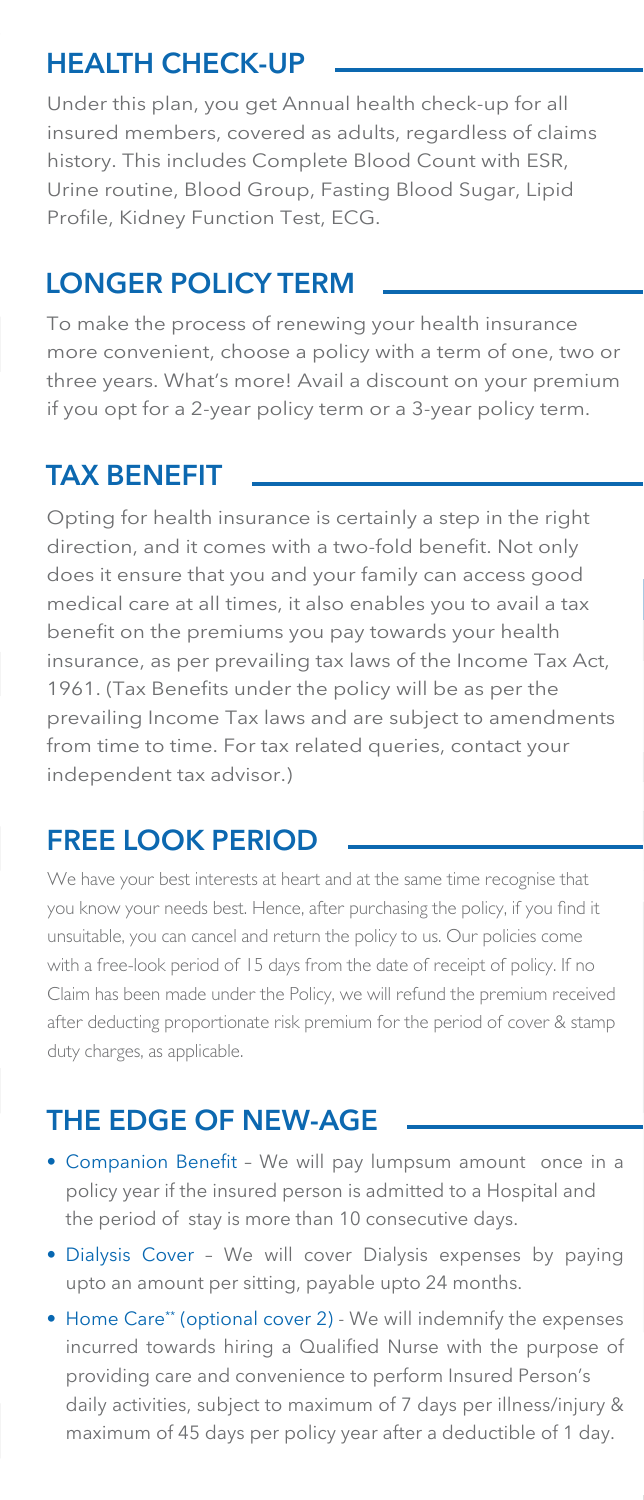• Health Check+\*\* (optional cover 3) - We provide You an option to get Your Benefit – Annual Health Check-up upgraded to either Diabetes Health Check-up or Cardiac Health Check-up. You can avail the following set of tests under the upgraded annual health check-up:-

#### **Diabetes Health Check – up Cardiac Health Check – up**

Complete Blood Count with ESR, Urine RE, Blood Group, Fasting & PP Blood Sugar, TMT, Lipid Profile, Kidney Function Test, Liver Function Test, TSH, Medical Examination Report, HbA1C, Urine for Micro Albuminuria, Hbs Ag

Complete Blood Count with ESR, Urine RE, Blood Group, Fasting & PP Blood Sugar, TMT, Lipid Profile, Kidney Function Test, Liver Function Test, TSH, Medical Examination Report, HbsAG, Chest X-ray

#### **DIRECT CLAIM SETTLEMENT**

We believe in the old adage, "The proof of the pudding is in the eating." So we back up our promise with an enduringly simple claims procedure, which involves just you and us.

- Either in the case of an emergency or a planned hospitalisation, all you have to do is present the CHI Health Card at any of our network of more than 7,000+ leading hospitals pan India and avail the cashless service.
- In case of reimbursement of expenses, all you need to do is notify us immediately about the claim. Call us directly, send us the specified documents and we'll process your claim. Since you interact directly with us, we can be doubly sure that you are satisfied. And when you are satisfied, we feel satisfied too.

| <b>SUB-LIMITS</b>                                                                                                                                                                                                                                                                        |                                                               |                             |                                  |
|------------------------------------------------------------------------------------------------------------------------------------------------------------------------------------------------------------------------------------------------------------------------------------------|---------------------------------------------------------------|-----------------------------|----------------------------------|
| Sum Insured - on annual basis (in `)                                                                                                                                                                                                                                                     | $3$ Lacs <sup>#</sup>                                         | $5$ Lacs <sup>#</sup>       | $7$ Lacs / 10 Lacs <sup>##</sup> |
| Room Rent/Room Category                                                                                                                                                                                                                                                                  | Twin Sharing Room<br>subject to a max. of<br>1% of SI per day | Twin Sharing Room           | Single Private Room              |
| <b>ICU Charges</b>                                                                                                                                                                                                                                                                       | Upto 2% of SI per day                                         | No Limit                    | No Limit                         |
| Co-payment*                                                                                                                                                                                                                                                                              | 20% per claim                                                 | 20% per claim               | 20% per claim                    |
| <b>Treatment of Cataract</b>                                                                                                                                                                                                                                                             | Upto ₹ 20,000 per eye                                         | Upto ₹ 30,000 per eye       | Upto ₹ 30,000 per eye            |
| Treatment of Total Knee Replacement                                                                                                                                                                                                                                                      | Upto ₹80,000<br>per knee                                      | Upto ₹ 1,00,000<br>per knee | Upto ₹1,20,000 per knee          |
| Treatment for each Ailment/Procedure<br>mentioned below:-<br>Surgery for treatment of all<br>$\mathsf{L}$<br>types of Hernia<br>ii. Hysterectomy<br>iii. Surgeries for Benign Prostate<br>Hypertrophy (BPH)<br>iv. Surgical treatment of stones of<br>renal system                       | Upto ₹50,000                                                  | Upto ₹65,000 Upto           | ₹80,000                          |
| Treatment for each<br>Ailment/Procedure mentioned below:-<br>Treatment of Cerebrovascular<br>$\mathbf{L}$<br>and Cardiovascular disorders<br>ii. Treatments/Surgeries for Cancer<br>iii. Treatment of other renal complica<br>tions and Disorders<br>iv. Treatment for breakage of bones | Upto ₹2,00,000                                                | Upto ₹2,50,000              | Upto ₹3,00,000                   |

\*The applicable Co-payment will increase by 10% per Claim in the Policy Year following the Insured Person (or eldest Insured Person in the case of a Floater cover) attaining Age 71. If an Insured Person (or eldest Insured Person in the case of a Floater cover) attains age 71 years during the Policy Period, additional 10% co-payment will be applicable to the Policy only at the time of subsequent renewal. However, if the age of the Insured Person or eldest Insured Person (in case of Floater) at the time of issue of the first Policy with the Company is 70 years or below, then the Insured Person has an option to waive the condition for the additional 10% Co-payment upon payment of extra premium in this regard. # Plan details under Rs. 3 Lacs and Rs. 5 Lacs Sum Insured refers to Care Freedom Plan-1

##Plan details under Rs. 7 Lacs and Rs. 10 Lacs Sum Insured refers to Care Freedom Plan-2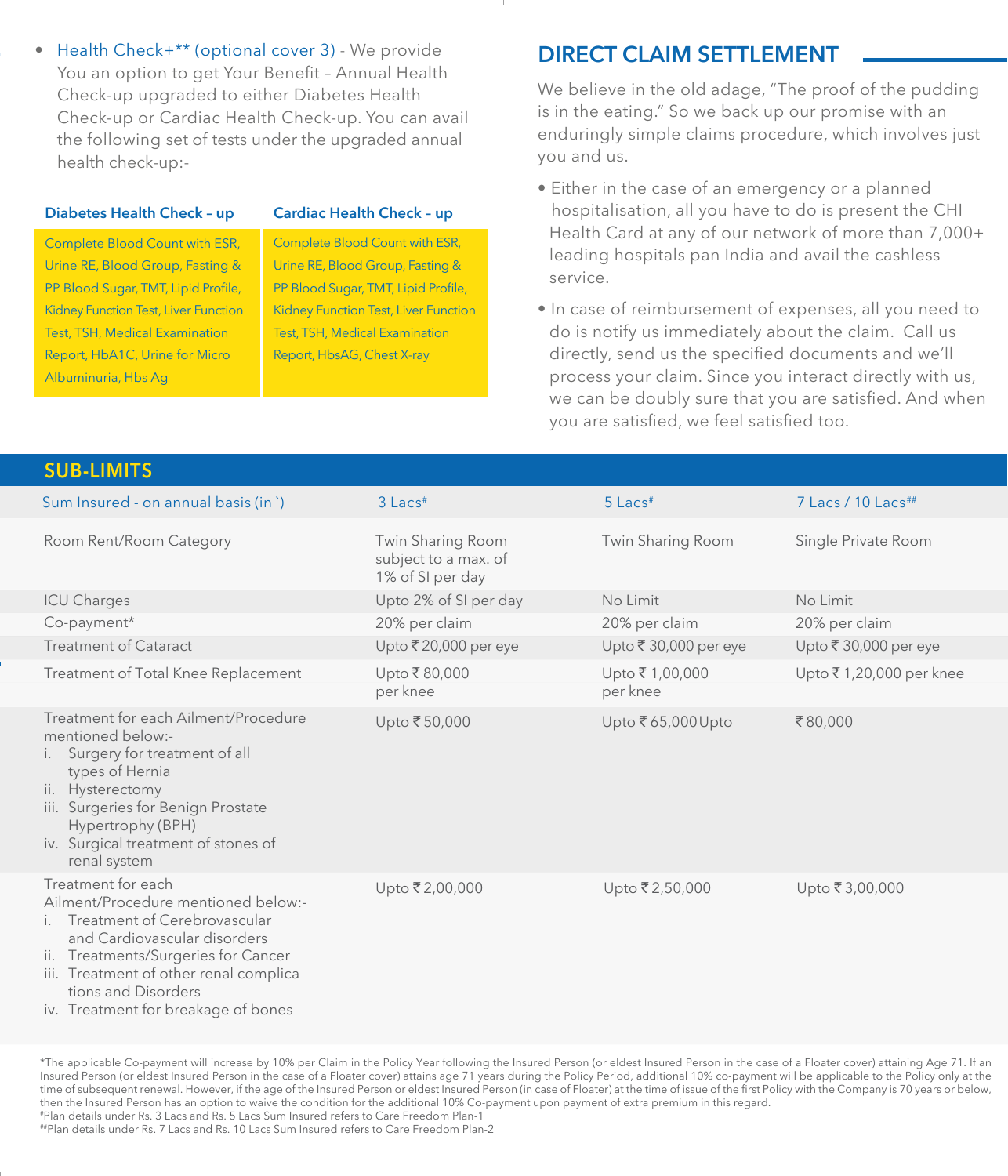| <b>POLICY TERMS</b>                    |                                                                                                                                               |                 |                                                                                            |                |  |
|----------------------------------------|-----------------------------------------------------------------------------------------------------------------------------------------------|-----------------|--------------------------------------------------------------------------------------------|----------------|--|
|                                        | Care Freedom Plan 1                                                                                                                           |                 | Care Freedom Plan 2                                                                        |                |  |
| Minimum Entry age                      | Adult: 18 years                                                                                                                               | Child: 90 days  | Individual: 46 years<br>Floater: Eldest Insured Person - 46 years<br>Other Adult: 18 years | Child: 90 Days |  |
| Maximum Entry Age                      | Adult: Lifelong                                                                                                                               | Child: 24 years |                                                                                            |                |  |
| Age of Proposer                        | 18 years or above                                                                                                                             |                 |                                                                                            |                |  |
| Cover Type                             | Floater/Individual (upto 6 members)                                                                                                           |                 |                                                                                            |                |  |
| Renewal                                | Lifelong Renewal. The policy can be renewed under the then prevailing Health<br>Insurance Product or its nearest substitute approved by IRDAI |                 |                                                                                            |                |  |
| Grace Period                           | 30 days from the policy period end date                                                                                                       |                 |                                                                                            |                |  |
| Initial Waiting Period                 | 30 days for any illness                                                                                                                       |                 |                                                                                            |                |  |
| Waiting Period - Named Ailments        | 2 years of continued coverage                                                                                                                 |                 |                                                                                            |                |  |
| Waiting Period - Pre Existing Diseases | 2 years of continued coverage                                                                                                                 |                 |                                                                                            |                |  |

#### **PLAN OPTION**

| Sun Insured - on annual basis (in ₹)                      | $3$ Lacs <sup>#</sup>                                                        | $5$ Lacs <sup>#</sup>                  | $7$ Lacs / 10 Lacs <sup>##</sup>                                                |
|-----------------------------------------------------------|------------------------------------------------------------------------------|----------------------------------------|---------------------------------------------------------------------------------|
| In-Patient Care                                           | Upto Sum Insured                                                             |                                        | Upto Sum Insured                                                                |
| Day Care Treatment (for selected ailments)                | Upto Sum Insured                                                             |                                        | Upto Sum Insured                                                                |
| Recharge of Sum Insured                                   | 100% of original SI upon exhaustion of SI                                    |                                        | 100% of original SI upon exhaustion of SI                                       |
| Annual Health Check-up                                    | Annually                                                                     |                                        | Annually                                                                        |
| Consumable Allowance (Max. 7 days per                     | $\bar{z}$ 750 per day                                                        | ₹1,000 per day                         | ₹1,000 per day                                                                  |
| Hospitalization covered after 3 days)                     |                                                                              |                                        |                                                                                 |
| Companion Benefit (if hospitalisation<br>exceeds 10 days) | ₹10,000                                                                      | ₹15,000                                | ₹15,000                                                                         |
| Pre-hospitalization and                                   | Upto 7.5% of payable                                                         | Upto 10% of payable<br>Hospitalization | Upto 10% of payable Hospitalization                                             |
| Post-hospitalization expenses                             | Hospitalization expenses                                                     | expenses                               | expenses                                                                        |
| Ambulance Cover                                           | Upto ₹1,000 per Hospitalization                                              |                                        | Upto ₹1,000 per Hospitalization                                                 |
| Domiciliary Hospitalization                               | Upto 10% of Sum Insured covered after 3 days                                 |                                        | Upto 10% of Sum Insured covered after 3 days                                    |
| Dialysis Cover                                            | Upto $\bar{\mathfrak{c}}$ 1,000 per sitting limited to 24 consecutive months |                                        | Upto $\bar{\mathfrak{c}}$ 1,000 per sitting limited to 24<br>consecutive months |
| Tenure                                                    | 1 year/2 years/3 years                                                       |                                        | 1 year/2 years/3 years                                                          |

#Plan details under Rs. 3 Lacs and Rs. 5 Lacs Sum Insured refers to Care Freedom Plan-1 | ##Plan details under Rs. 7 Lacs and Rs. 10 Lacs Sum Insured refers to Care Freedom Plan-2

#### **WHAT IS NOT COVERED ?**

- Any pre-existing ailment/injury not covered upto 24 continuous months from the date of policy issuance
- Any diseases contracted during first 30 days of the policy start date except those arising out of accidents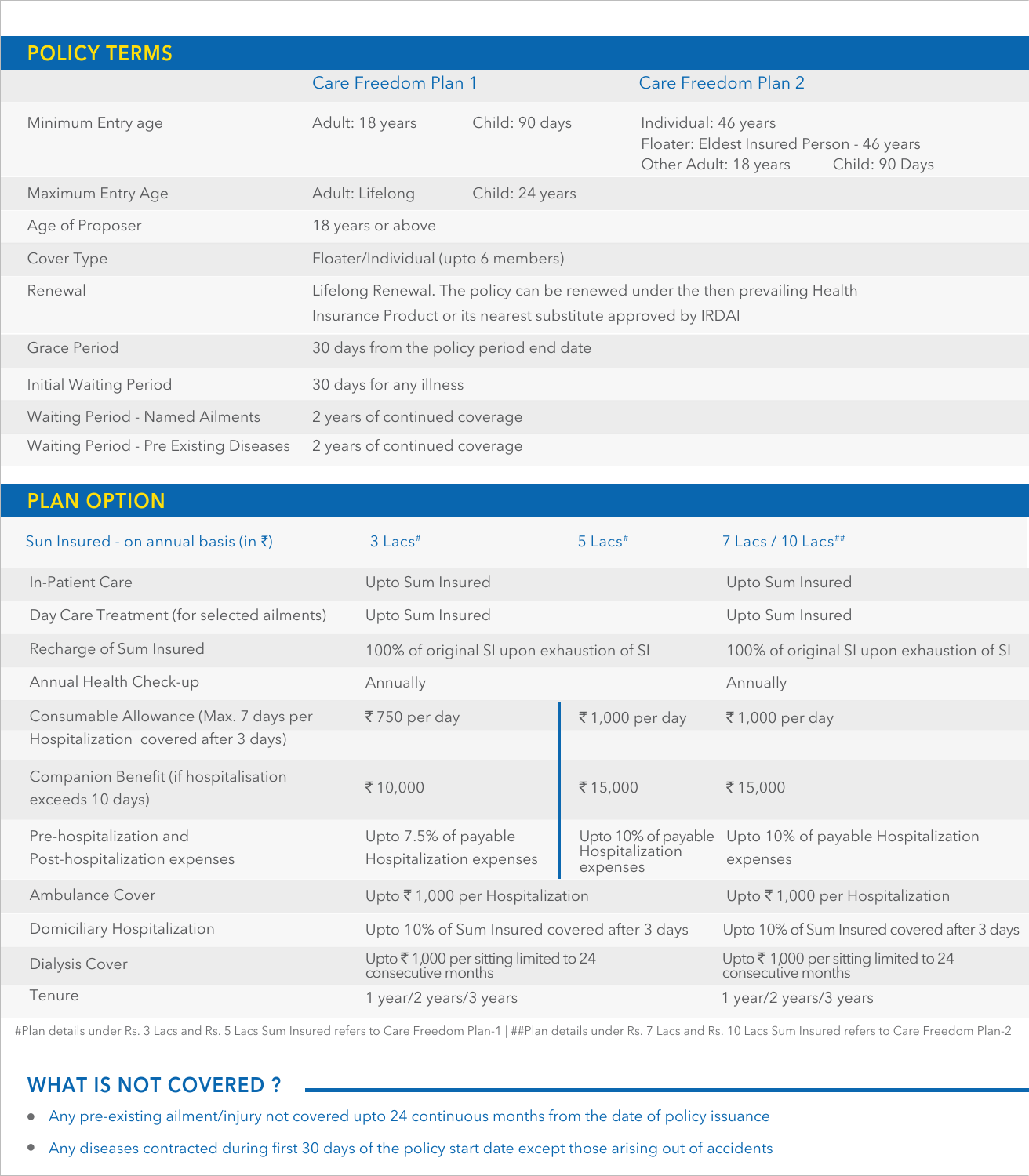- Any OPD Treatment
- Expenses attributable to self-destruction or self-inflicted Injury, attempted suicide or suicide while sane or insane
- Expenses arising out of or attributable to consumption, use, misuse or abuse of tobacco, intoxicating drugs and alcohol or hallucinogens
- Charges incurred in connection with cost of routine eye and ear examinations, dentures, artificial teeth and all other similar external appliances
- Medical treatment expenses traceable to childbirth (including complicated deliveries and caesarean sections incurred during hospitalization) except ectopic pregnancy
- External congenital disease
- Tests and treatment relating to sterility and infertility

Remember, there are some treatments such as non-infective arthritis, cataract, joint replacement etc., which are covered only after completion of 2 consecutive policy years.

For a detailed set of exclusions, please log on to www.careinsurance.com.

#### **ABOUT US**

#### Care Health Insurance

(Formerly Religare Health Insurance Company Limited)

Care Health Insurance is a specialized Health Insurer offering health insurance services to employees of corporates, individual customers and for financial inclusion as well. With Care Health Insuarnce's operating philosophy being based on the principal tenet of 'consumer-centricity', the company has consistently invested in the effective application of technology to deliver<br>excellence in customer servicing, product innovation and excellence in customer servicing, product innovation value-for-money services.

Care Health Insurance currently offers products in the retail segment for Health Insurance, Critical Illness, Personal Accident, Top-up Coverage, International Travel Insurance and Maternity along with Group Health Insurance and Group Personal Accident Insurance for corporates.